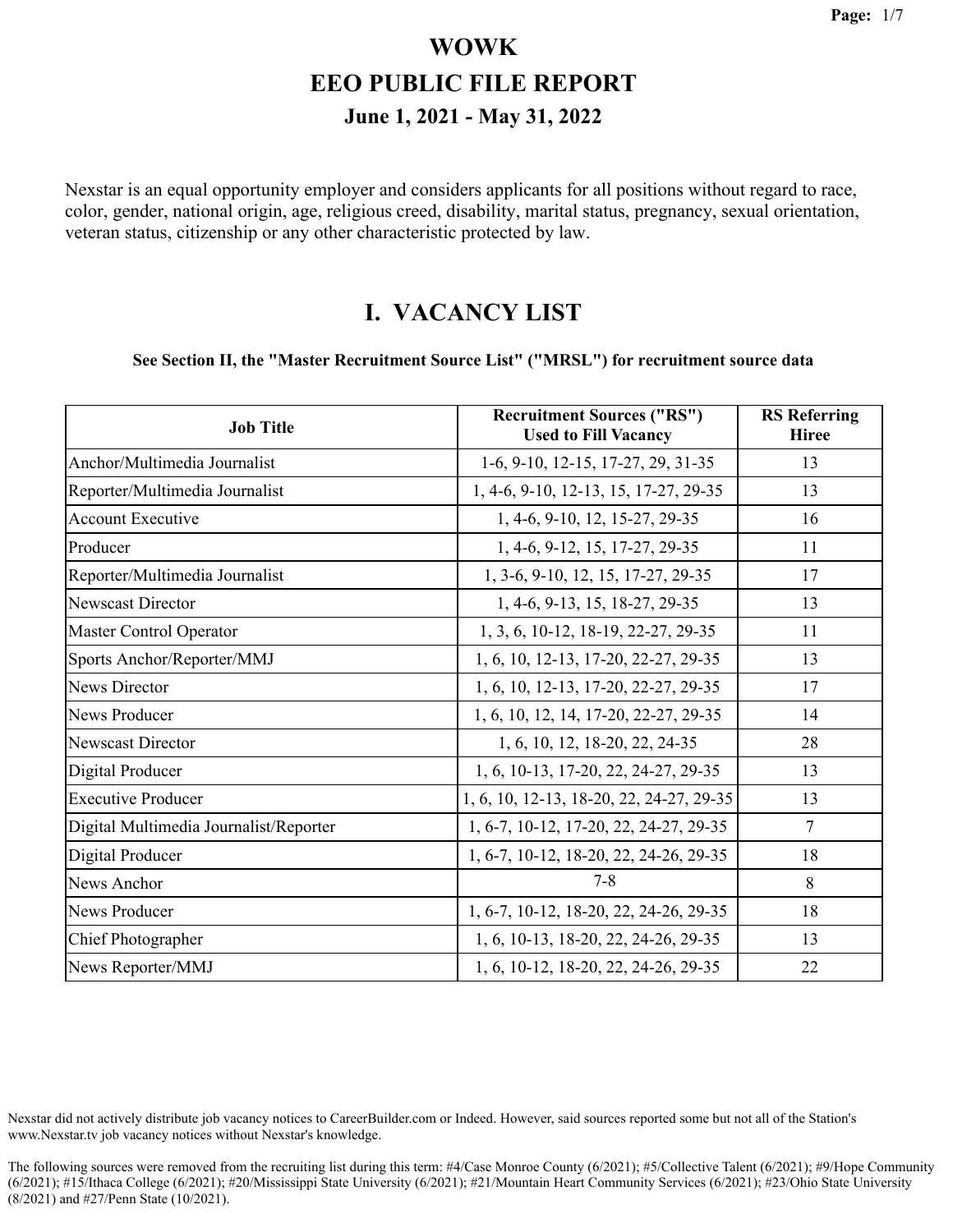| <b>RS</b><br><b>Number</b> | <b>RS</b> Information                                                                                                                                          | <b>Source Entitled</b><br>to Vacancy<br><b>Notification?</b><br>(Yes/No) | <b>No. of Interviewees</b><br><b>Referred by RS</b><br>Over<br><b>Reporting Period</b> |
|----------------------------|----------------------------------------------------------------------------------------------------------------------------------------------------------------|--------------------------------------------------------------------------|----------------------------------------------------------------------------------------|
| $\mathbf{1}$               | <b>Bowling Green University</b><br>314 West Hall<br>Bowling Green, Ohio 43403<br>Phone: 419-372-2542<br>Email: kabrads@bgsu.edu<br>Kathy Bradshaw              | N                                                                        | $\boldsymbol{0}$                                                                       |
| $\overline{2}$             | <b>Bowling Green University</b><br>314 West Hall<br>Bowling Green, Ohio 43403<br>Phone: 419-372-2542<br>Email: busself@bgsu.edu<br><b>Rick Busselle</b>        | $\mathbf N$                                                              | $\boldsymbol{0}$                                                                       |
| $\overline{3}$             | CareerBuilder.com                                                                                                                                              | ${\bf N}$                                                                | 3                                                                                      |
| 4                          | <b>Case Monroe County</b><br>PO Box 403<br>Union, West Virginia 24983<br>Phone: 304-772-3381<br>Email: belmore@casewv.org<br><b>Brenda Elmore</b>              | N                                                                        | $\boldsymbol{0}$                                                                       |
| 5                          | <b>Collective Talent</b><br>1721 Richardson Place<br>Tampa, Florida 33606<br>Phone: 813-254-9695<br>Email: bille@michaelsmedia.com<br>Michael Bille            | N                                                                        | $\boldsymbol{0}$                                                                       |
| 6                          | Columbia School of Journalism<br>207 Journalism MC 3801<br>New York, New York 10027<br>Phone: 212-854-4150<br>Email: as1698@columbia.edu<br>Anusha Shrivastava | N                                                                        | $\boldsymbol{0}$                                                                       |
| $\overline{7}$             | <b>Employee Referral</b>                                                                                                                                       | ${\bf N}$                                                                | $\overline{4}$                                                                         |
| 8                          | Other                                                                                                                                                          | ${\bf N}$                                                                | $\mathbf{0}$                                                                           |
| $\mathbf{9}$               | Hope Comm Development Corp<br>600 Kanawha Blvd.<br>Charleston, West Virginia 25302<br>Phone: 304-343-4673<br>Email: hopewdc@aol.com<br>Bonita Perry-Dean       | N                                                                        | $\boldsymbol{0}$                                                                       |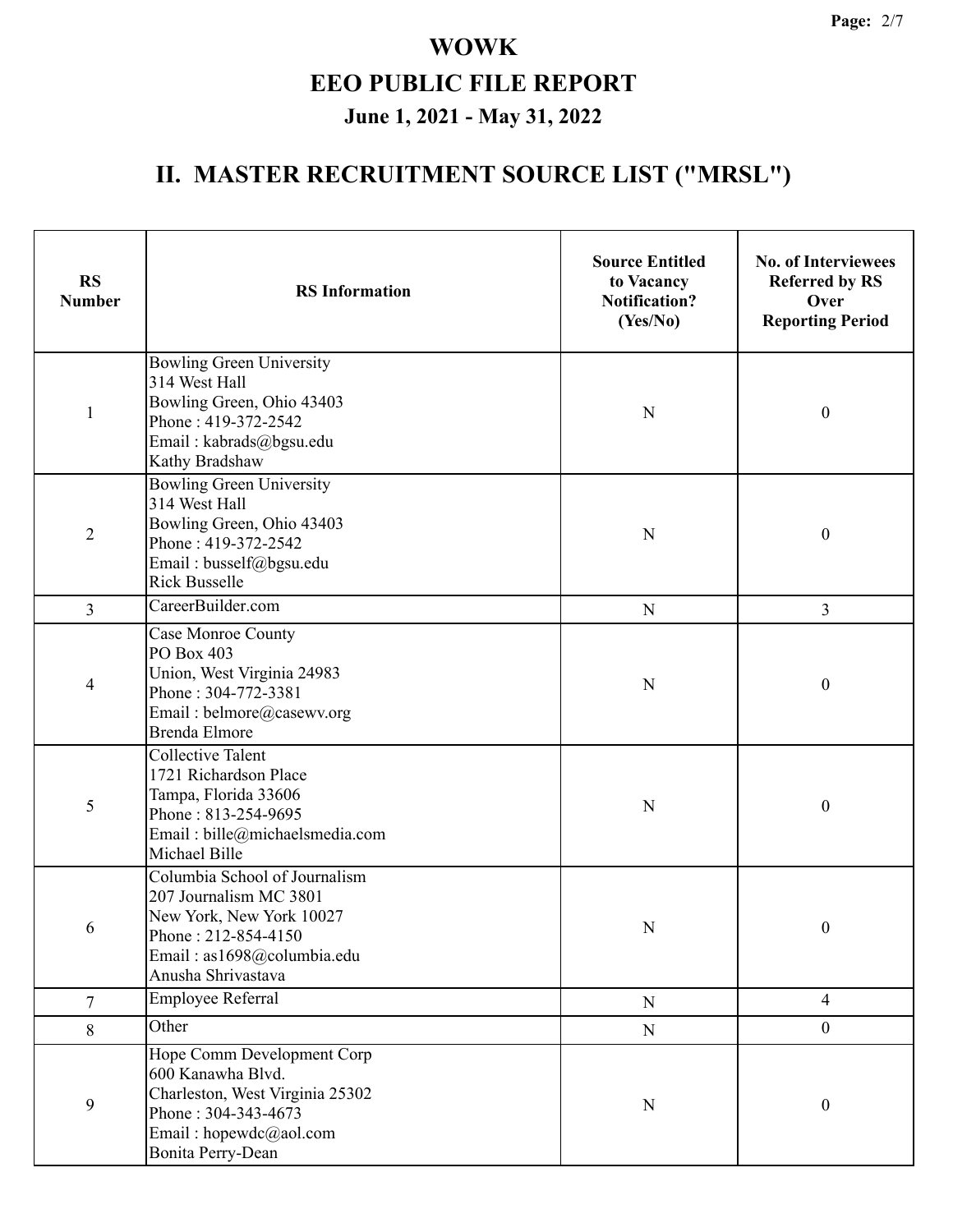| <b>RS</b><br><b>Number</b> | <b>RS</b> Information                                                                                                                                                              | <b>Source Entitled</b><br>to Vacancy<br><b>Notification?</b><br>(Yes/No) | <b>No. of Interviewees</b><br><b>Referred by RS</b><br>Over<br><b>Reporting Period</b> |
|----------------------------|------------------------------------------------------------------------------------------------------------------------------------------------------------------------------------|--------------------------------------------------------------------------|----------------------------------------------------------------------------------------|
| 10                         | Howard University<br>525 Bryant St. NW-Room 107<br>Washington, District of Columbia 20059<br>Phone: 202-806-6100<br>Carol Dudley<br><b>Manual Posting</b>                          | $\mathbf N$                                                              | $\boldsymbol{0}$                                                                       |
| 11                         | Indeed.com                                                                                                                                                                         | ${\bf N}$                                                                | 14                                                                                     |
| 12                         | Int'l College of Broadcasting<br>6 S. Smithville Rd.<br>Dayton, Ohio 45431<br>Phone: 937-258-8251<br>Email: swackkid@yahoo.com<br>Kenny Pyles                                      | N                                                                        | $\boldsymbol{0}$                                                                       |
| 13                         | <b>Internal Promotion</b>                                                                                                                                                          | ${\bf N}$                                                                | 15                                                                                     |
| 14                         | Intracompany Transfer                                                                                                                                                              | ${\bf N}$                                                                | 3                                                                                      |
| 15                         | Ithaca College<br>953 Danby Road<br>Ithaca, New York 14850<br>Phone: 607-274-3011<br>Email: eloise@ithaca.edu<br><b>Eloise Green</b>                                               | N                                                                        | $\boldsymbol{0}$                                                                       |
| 16                         | Job Fair                                                                                                                                                                           | $\mathbf N$                                                              | 1                                                                                      |
| 17                         | Linked In                                                                                                                                                                          | ${\bf N}$                                                                | 16                                                                                     |
| $18\,$                     | Marshall University<br>1 John Marshall Dr.<br>Huntington, West Virginia 25755<br>Phone: 304-696-5034<br>Url: http://www.marshall.edu/jobtrax<br>Job Board<br><b>Manual Posting</b> | N                                                                        | $\overline{c}$                                                                         |
| 19                         | Media Match<br>8112 1/2 W. 3rd Street<br>Los Angeles, California 90048<br>Phone: 000-000-0000<br>Email: info@media-match.com<br>Tammy Romaniuk                                     | ${\bf N}$                                                                | $\boldsymbol{0}$                                                                       |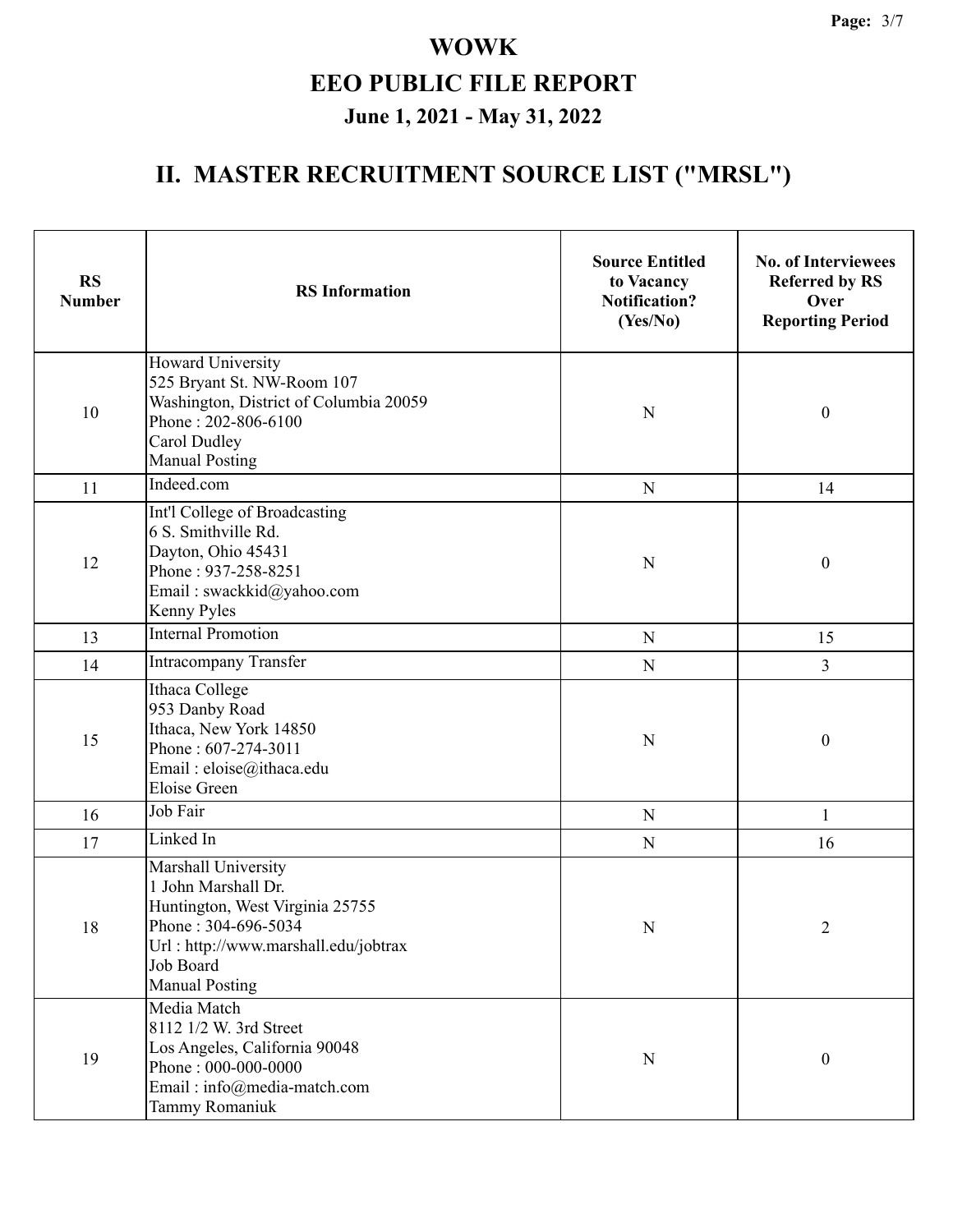| <b>RS</b><br><b>Number</b> | <b>RS</b> Information                                                                                                                                                    | <b>Source Entitled</b><br>to Vacancy<br><b>Notification?</b><br>(Yes/No) | <b>No. of Interviewees</b><br><b>Referred by RS</b><br>Over<br><b>Reporting Period</b> |
|----------------------------|--------------------------------------------------------------------------------------------------------------------------------------------------------------------------|--------------------------------------------------------------------------|----------------------------------------------------------------------------------------|
| 20                         | Mississippi State University<br>108 Hilbun Hall 355 Lee Blvd.<br>Mississippi State, Michigan 39762<br>Phone: 662-268-1032<br>Email: jamie.dyer@msstate.edu<br>Jamie Dyer | N                                                                        | $\boldsymbol{0}$                                                                       |
| 21                         | Mountain Heart Comm. Serv.<br>PO Box 1509<br>Oceana, West Virginia 24870<br>Phone: 304-682-8271<br>Email: esmith@mountainheartwv.org<br>Earl Smith                       | N                                                                        | $\boldsymbol{0}$                                                                       |
| 22                         | Nexstar Media Group, Inc.<br>545 E. John Carpenter Freeway Suite 700<br>Irving, Texas 75062<br>Phone: 972-764-6715<br>Terri Bush<br><b>Manual Posting</b>                | $\mathbf N$                                                              | 11                                                                                     |
| 23                         | Ohio State University<br>1036 Derby Hall<br>Columbus, Ohio 43210<br>Phone: 614-292-3999<br>Email: hobgood.1@osu.edu<br>Jay Hobgood                                       | $\mathbf N$                                                              | $\boldsymbol{0}$                                                                       |
| 24                         | Ohio University<br>106 Scripps Hall<br>Athens, Ohio 45701<br>Phone: 740-593-2606<br>Email: stewartr@ohio.edu<br>Robert Stewart                                           | N                                                                        | $\mathbf{1}$                                                                           |
| 25                         | Ohio University<br>106 Scripps Hall<br>Athens, Ohio 45701<br>Phone: 740-593-2606<br>Email: sharpt@ohio.edu<br>Tim Sharp                                                  | ${\bf N}$                                                                | $\boldsymbol{0}$                                                                       |
| 26                         | Ohio University<br>106 Scripps Hall<br>Athens, Ohio 45701<br>Phone: 740-593-2606<br>Email: rogus@ohio.edu<br>Mary Rogus                                                  | ${\bf N}$                                                                | $\boldsymbol{0}$                                                                       |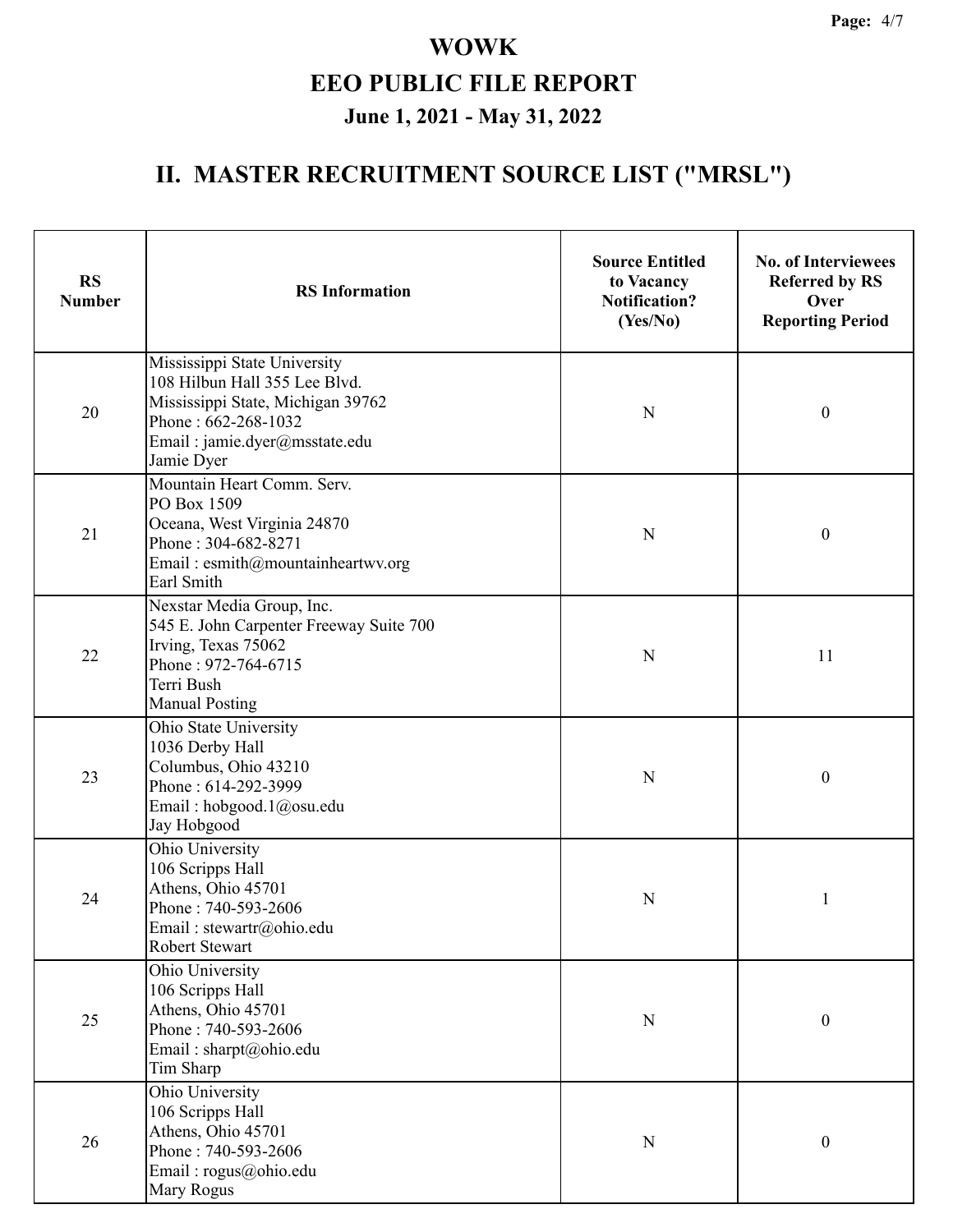| <b>RS</b><br><b>Number</b> | <b>RS</b> Information                                                                                                                                                                                         | <b>Source Entitled</b><br>to Vacancy<br><b>Notification?</b><br>(Yes/No) | <b>No. of Interviewees</b><br><b>Referred by RS</b><br>Over<br><b>Reporting Period</b> |  |
|----------------------------|---------------------------------------------------------------------------------------------------------------------------------------------------------------------------------------------------------------|--------------------------------------------------------------------------|----------------------------------------------------------------------------------------|--|
| 27                         | Penn State University<br>502 Walker Bldg.<br>University Park, Pennsylvania 16802<br>Phone: 814-865-0478<br>Email: ggk2@psu.edu<br>Ginger Kowalchuk                                                            | N                                                                        | $\boldsymbol{0}$                                                                       |  |
| 28                         | Re-hire                                                                                                                                                                                                       | ${\bf N}$                                                                | 1                                                                                      |  |
| 29                         | <b>TVJobs</b><br>PO Box 4116<br>Oceanside, California 92052<br>Phone: 800-374-0119<br>Url: http://www.tvjobs.com<br><b>Editor Listings</b><br><b>Manual Posting</b>                                           | $\mathbf N$                                                              | $\overline{2}$                                                                         |  |
| 30                         | University of Kentucky<br><b>Employer Relations</b><br>Lexington, Kentucky 40506<br>Url: https://app.joinhandshake.com/<br>Rachel Brand<br><b>Manual Posting</b>                                              | Y                                                                        | $\boldsymbol{0}$                                                                       |  |
| 31                         | University of Oklahoma<br>120 David L. Boren Blvd. Ste 5900<br>Norman, Oklahoma 73072<br>Phone: 405-325-6561<br>Shelby Hill<br><b>Manual Posting</b>                                                          | N                                                                        | $\boldsymbol{0}$                                                                       |  |
| 32                         | West Virginia University<br>Reed College of Media Rm 104B Martin Hall<br>Morgantown, West Virginia 26506<br>Phone: 304-293-6117<br>Email: eric.minor@mail.wvu.edu<br>Eric Minor                               | ${\bf N}$                                                                |                                                                                        |  |
| 33                         | West Virginia University<br>West Virginia University<br>Morgantown, West Virginia 26506<br>Phone: 304-293-0111<br>Url: http://careerservices.wvu.edu/employers<br><b>Board Posts</b><br><b>Manual Posting</b> | ${\bf N}$                                                                | $\boldsymbol{0}$                                                                       |  |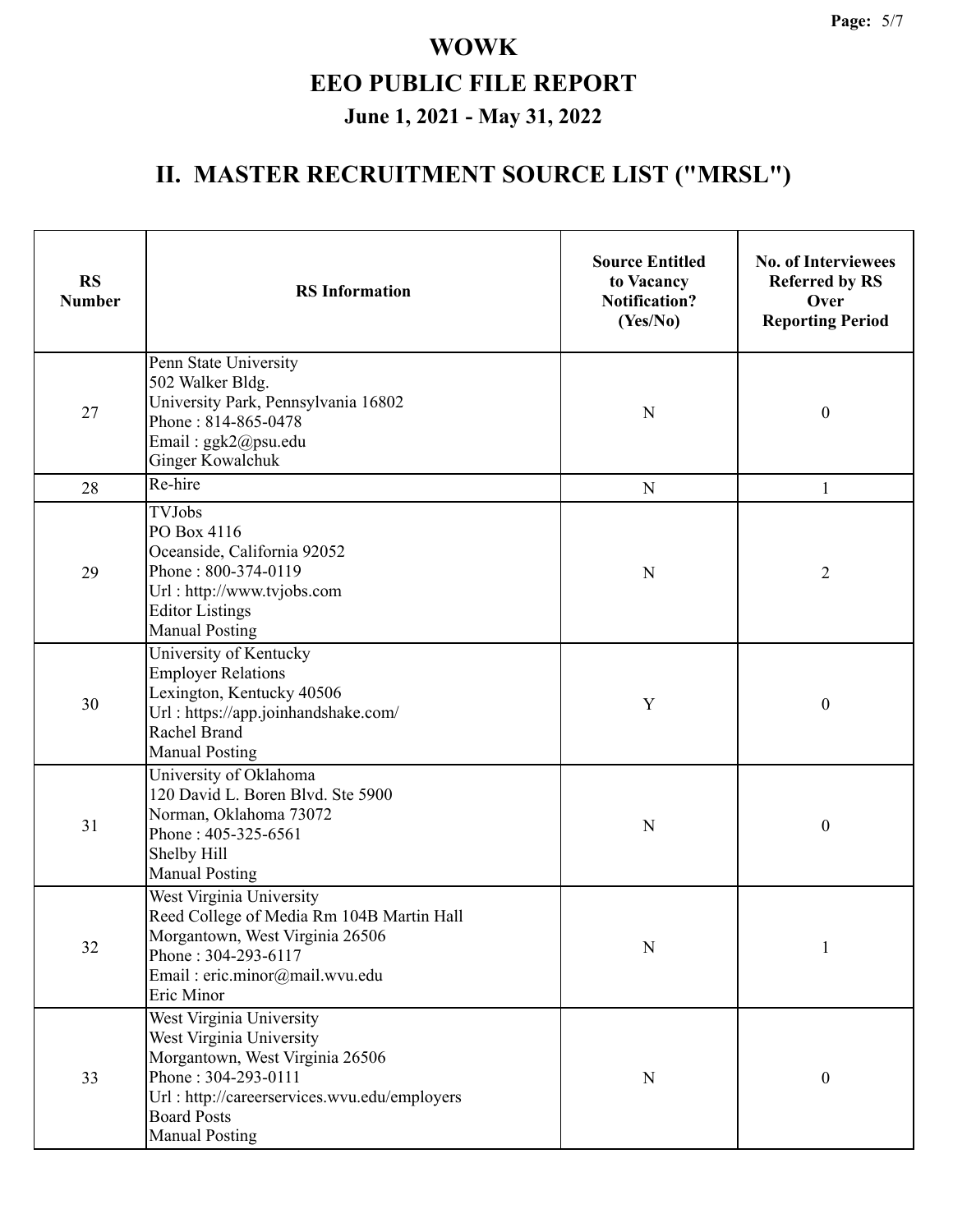| <b>RS</b><br><b>Number</b> | <b>RS</b> Information                                                                                                                                                                                        | <b>Source Entitled</b><br>to Vacancy<br><b>Notification?</b><br>(Yes/No) | <b>No. of Interviewees</b><br><b>Referred by RS</b><br>Over<br><b>Reporting Period</b> |
|----------------------------|--------------------------------------------------------------------------------------------------------------------------------------------------------------------------------------------------------------|--------------------------------------------------------------------------|----------------------------------------------------------------------------------------|
| 34                         | WV Broadcasters Association<br>140 7th Avenue<br>Charleston, West Virginia 25303<br>Phone: (304) 744-2143<br>Michele Crist<br><b>Manual Posting</b>                                                          | N                                                                        | $\mathbf{0}$                                                                           |
| 35                         | www.mediagignow.com<br>300 South Riverside Plaza Suite 800<br>Chicago, Illinois 60606<br>Phone: 336-553-0620<br>Url: http://www.mediagignow.com<br>Email: customerservice@mediagignow.com<br>MediaGigNow.com | N                                                                        | $\Omega$                                                                               |
|                            | <b>TOTAL INTERVIEWS OVER REPORTING PERIOD:</b>                                                                                                                                                               |                                                                          | 74                                                                                     |